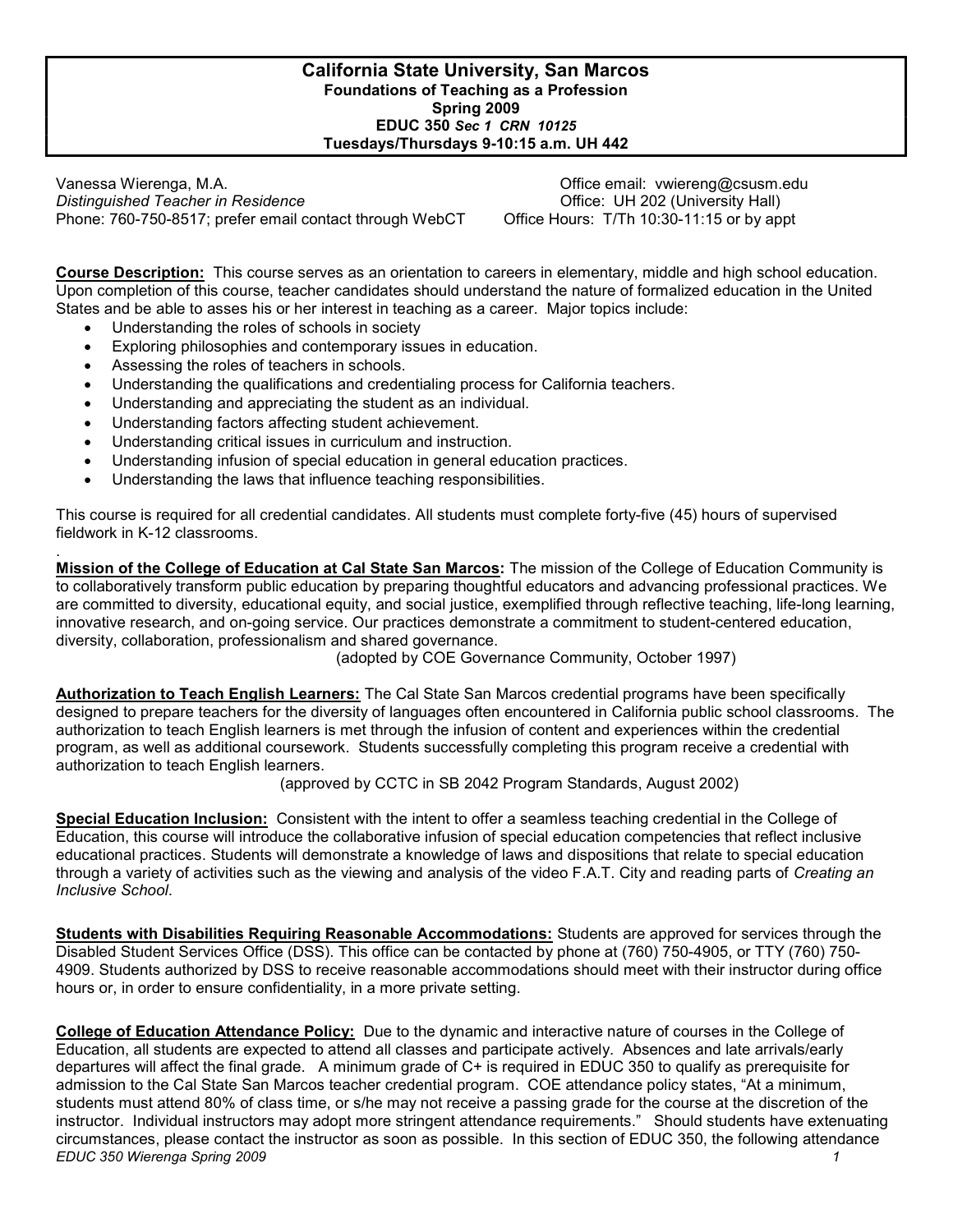policy will apply: One class session may be missed without penalty to your grade. Each additional missed session will drop your final grade by 1/3 grade point (A to A-, A- to B+, etc.). If you miss four or more class sessions, you will receive an F.

Credential Program Recommendations: As one of several evaluation methods, EDUC 350 course instructors are asked for feedback concerning credential candidates who are applying for programs at Cal State San Marcos. Keep in mind that your professionalism and hard work in this class not only affect your course grade, but also indicate your readiness for a credential program.

Fieldwork: In addition to in-class work, assigned readings and projects, students will participate in forty-five (45) hours of supervised fieldwork assignments in a variety of public school settings. Details on the fieldwork are found on the WebCT site. Documentation of these hours is required to receive a grade in EDUC 350. Cal State San Marcos students are expected to adhere to professional standards in their dress and behavior in the field. Required clearances (fingerprints, TB test) are the responsibility of the student. A recommendation (usually from the classroom teacher where most of the fieldwork is done, also known as a Field Experience Recommendation) is a requirement for admission to the Cal State San Marcos Teacher Credentialing programs. If you need this form, you can download it from the course WebCT site.

### All University Writing Requirement

Every course at the university must fulfill the university's writing requirement of at least 2,500 words. In EDUC 350, this is accomplished through the following written assignments: Teacher Interview, Philosophy Paper, Reading Logs, and The Outsider.

### CSUSM Academic Honesty Policy

Students will be expected to adhere to standards of academic honesty and integrity, as outlined in the Student Academic Honesty Policy. All written work and oral presentation assignments must be original work. All ideas/materials that are borrowed from other sources must have appropriate references to the original sources. Any quoted material should give credit to the source and be punctuated with quotation marks.

Students are responsible for honest completion of their work including examinations. There will be no tolerance for infractions. If you believe there has been an infraction by someone in the class, please bring it to the instructor's attention. The instructor reserves the right to discipline any student for academic dishonesty in accordance with the general rules and regulations of the university. Disciplinary action may include the lowering of grades and/or the assignment of a failing grade for an exam, assignment, or the class as a whole."

Incidents of Academic Dishonesty will be reported to the Dean of Students. Sanctions at the University level may include suspension or expulsion from the University.

#### Plagiarism:

As a student and future educator, each student is expected to do his/her own work and to contribute equally to group projects and processes. Plagiarism or cheating is unacceptable under any circumstances. If you are in doubt about whether your work is paraphrased or plagiarized see the Plagiarism Prevention for Students website http://library.csusm.edu/plagiarism/index.html. If there are questions about academic honesty, please consult the University catalog.

Use of Technology: Students are expected to demonstrate competency in the use of various forms of technology (i.e. word processing, electronic mail, WebCT6, use of the Internet, and/or multimedia presentations). Specific requirements for course assignments with regard to technology are at the discretion of the instructor. Keep a digital copy of all assignments for use in your teaching portfolio. All assignments will be submitted online. Details will be given in class.

#### Electronic Communication Protocol

Electronic correspondence is a part of your professional interactions. If you need to contact the instructor, e-mail is often the easiest way to do so. It is my intention to respond to all received e-mails in a timely manner. Please be reminded that e-mail and on-line discussions are a very specific form of communication, with their own nuances and etiquette. For instance, electronic messages sent in all upper case (or lower case) letters, major typos, or slang, often communicate more than the sender originally intended. With that said, please be mindful of all e-mail and on-line discussion messages you send to your colleagues, to faculty members in the College of Education, or to persons within the greater educational community. All electronic messages should be crafted with professionalism and care. Things to consider:

- Would I say in person what this electronic message specifically says?
- How could this message be misconstrued?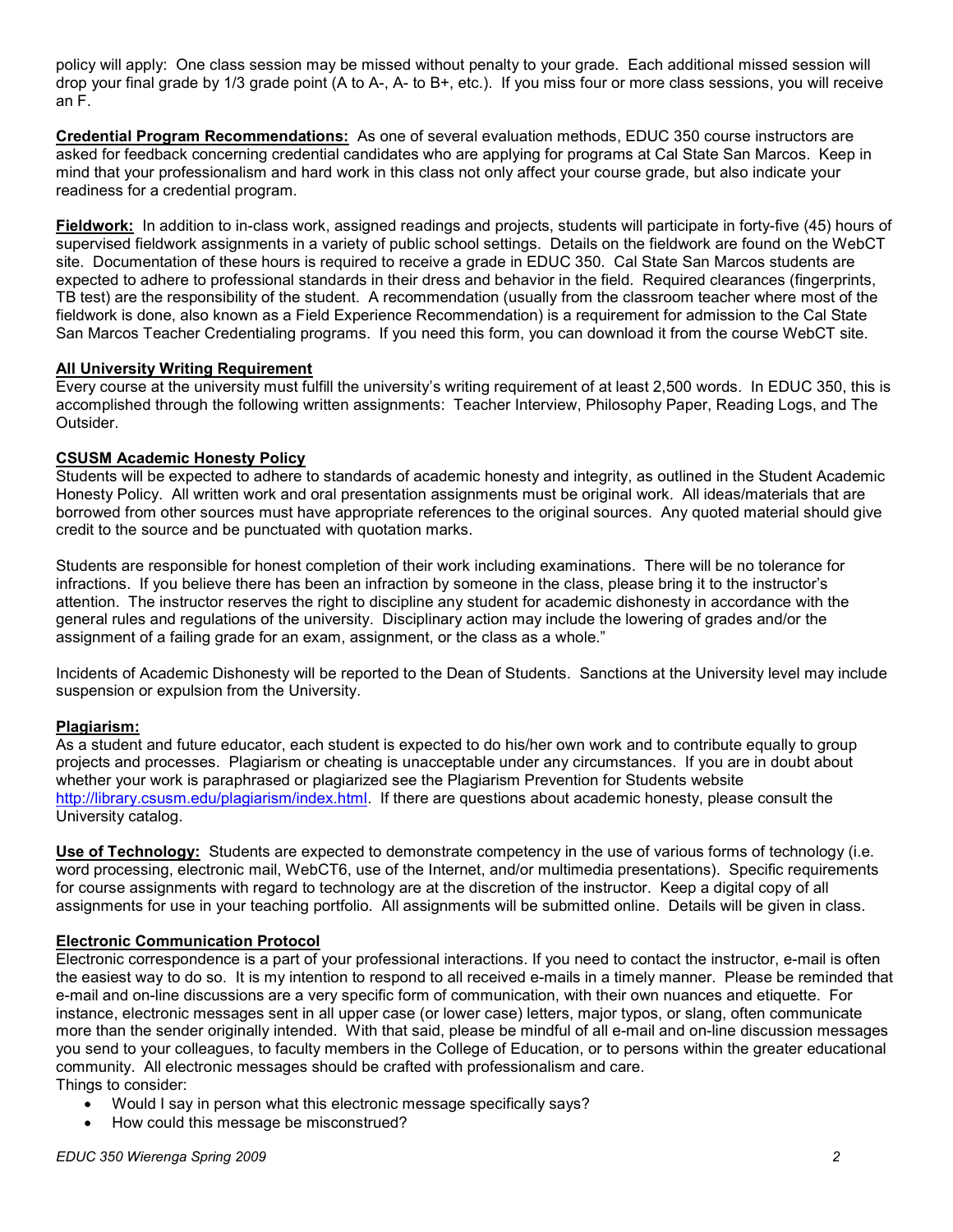- Does this message represent my highest self?
- Am I sending this electronic message to avoid a face-to-face conversation?

In addition, if there is ever a concern with an electronic message sent to you, please talk with the author in person in order to correct any confusion.

Teaching Performance Expectation (TPE) for EDUC 350: A primary goal of Educ 350 is to begin the process of developing teacher candidates to become professional educators. The following TPE of the California Commission for Teacher Credentialing is expected to be met during this course:

### TPE 12: Professional, Legal and Ethical Obligations

Candidates are aware of their own personal values and biases and recognize ways in which these values and biases affect the teaching and learning of students. They resist racism and acts of intolerance. Candidates appropriately manage their professional time spent in teaching responsibilities to ensure that academic goals are met.

Candidates for a Teaching Credential understand and honor legal and professional obligations to protect the privacy, health, and safety of students, families, and other school professionals. They are aware of and act in accordance with ethical considerations and they model ethical behaviors for students. Candidates understand and honor all laws relating to professional misconduct and moral fitness.

#### Teaching Performance Assessment for Developing as a Professional Educator

The successful completion of the personal philosophy assignment is a requirement for completion of this course and is a component of partially meeting the TPE described above. This statement will be used for assessment both in the course and at completion of the College of Education program. Retain an electronic copy of your statement for submission for your portfolio at the completion of your teacher education program.

# California Teacher Performance Assessment (CalTPA)

Beginning July 1, 2008 all California credential candidates must successfully complete a state-approved system of teacher performance assessment (TPA), to be embedded in the credential program of preparation. At CSUSM this assessment system is called the CalTPA or the TPA for short.

To assist your successful completion of the TPA a series of informational seminars are offered over the course of the program. TPA related questions and logistical concerns are to be addressed during the seminars. Your attendance to TPA seminars will greatly contribute to your success on the assessment.

Additionally, COE classes use common pedagogical language, lesson plans (lesson designs), and unit plans (unit designs) in order to support and ensure your success on the TPA and more importantly in your credential program.

The CalTPA Candidate Handbook, TPA seminar schedule, and other TPA support materials can be found on the COE website provided at the website provided: http://www.csusm.edu/coe/CalTPA/ProgramMaterialsTPA.html

Class Discussions and Participation: Students will engage in student-centered learning each class session, and will be expected to actively participate.

- Do you participate in class discussions productively, sharing your knowledge and understandings?
- Do you interact productively with your peers, taking on a variety of roles (leader, follower, etc.)?
- Do you contribute appropriately to group work—do you "do your share"?
- Are you able to accept others' opinions?
- Are you supportive of others' ideas?
- Do you support your peers during their presentations?
- Can you monitor and adjust your participation to allow for others' ideas as well as your own to be heard?

Course Requirements: Teacher education is a professional preparation program. It is expected that students will come to class prepared to discuss the readings, submit required assignments, and participate in class activities. Students are expected to adhere to academic honesty and integrity, standards of dependability, confidentiality and writing achievement. Because it is important for teachers to be able to effectively communicate their ideas to students, parents, colleagues, and administrators, writing that is original, clear and error-free is a priority for the College of Education. It is expected that work will be turned in on time. Please discuss individual issues with the instructor. Points will be deducted if assignments are submitted late (10% penalty per day late; no credit will be awarded if the assignment is one week late).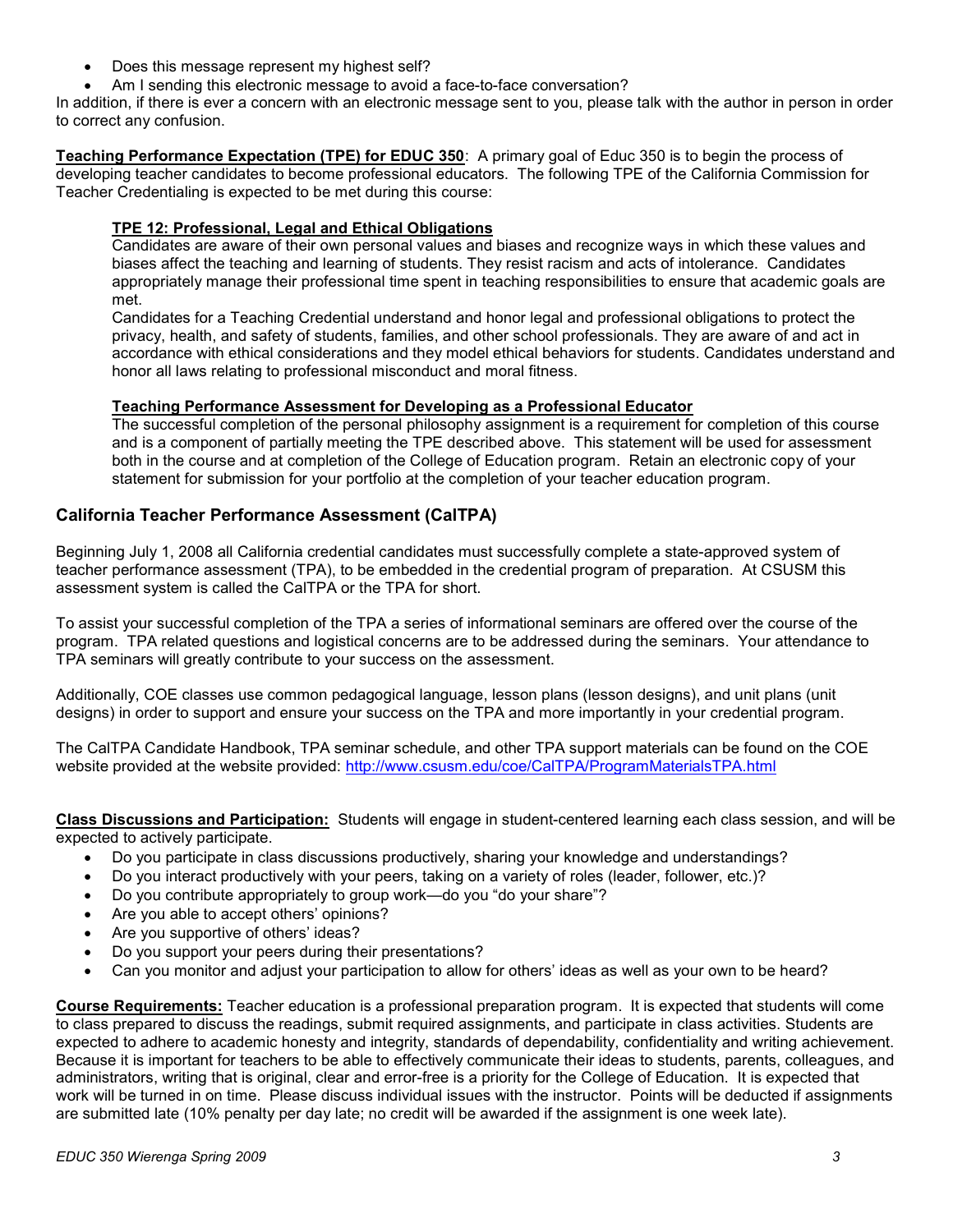NOTE: If you will be absent, notify the instructor via email, as soon as possible, so arrangements can be made to save handouts, etc. You should also submit the day's written assignments via WebCT/email to avoid deduction of points. Assignments are downgraded by 10% each day late – after one week assignments receive no credit. Also, if you are given the option to revise your work, you must resubmit by the next class session.

#### Required Texts:

Nieto, Sonia. (2006). Why We Teach. NY: Teachers College Press. ISBN 0807745936, Approximately \$12 - 20.

Grant, Carl. A. & Gillette, Maureen. (2005). Learning to Teach Evervone's Children: Equity, Empowerment and Education that is Multicultural. Thomson & Wadsworth. ISBN 0-534-64467-8, Approximately \$ 45 - 65

Villa, R. A. and Thousand, J. S. (2005). Creating an Inclusive School (2nd ed.). Alexandria, VA: Association for Supervision and Curriculum Development. , ISBN 0-87120-251-4 Approximately \$12 - 25

#### Assignment Values: (100 points)

Additional instructions regarding course assignments are below and available on WebCT.

| $\bullet$ | Reading Response Logs                | 10 points |
|-----------|--------------------------------------|-----------|
|           | <b>Current Events in Education</b>   | 5 points  |
|           | <b>Interview Assignment</b>          | 10 points |
|           | Inclusion - The Outsider             | 10 points |
|           | <b>Classroom Observation Reports</b> | 20 points |
| $\bullet$ | Contemporary Issues Research Report  | 15 points |
| $\bullet$ | Personal Philosophy of Teaching      | 15 points |
|           | <b>Using Technology Assignment</b>   | 5 points  |
|           | Participation and Professionalism    | 10 points |

#### Assignments and grading:

#### 1. **Reading Response log** 10 points and 20 points and 20 points and 20 points are not been applied to the 10 points of the 10 points of the 10 points of the 10 points of the 10 points of the 10 points of the 10 points of t

The reading log provides an opportunity to reflect on learning about teaching through the assigned readings for each session. In the reading log, do not summarize. Instead, respond to the readings: agree, disagree, note specific ideas, etc. Entries should be one paragraph in length per week. Log entries must be submitted via the course WebCT6 site by Thursday (midnight) note that some weeks require a Tuesday submission. You must bring a hard copy to class on (Tuesday) or Thursday for discussion with a peer. See the schedule for readings. The log will be graded holistically; you will either receive full credit or none.

No credit will be given for late submissions of reading logs. In extraordinary circumstances, if you do not have access to WebCT for a timely submission, you may email the log entry to me by Thursday at vwiereng@csusm.edu. Later, as soon as you re-establish WebCT access, you will resubmit on WebCT.

#### 2. Current events in education 6 points in the set of the set of the set of the set of the set of the set of the set of the set of the set of the set of the set of the set of the set of the set of the set of the set of the

Sign up for a date when you will be responsible for presenting an item from the week's news in K-12 education (5 minutes maximum). The item may be from television, radio, internet (e.g., www.edweek.org/), newspaper, or magazine, and may pertain to local, national/, or international issues. You will summarize and present the importance of the news for your classmates. Be sure that you make a connection to future teachers in California if the news is from afar. After you present your current event, go to the WebCT site and submit a onesentence report as the "Current Events" assignment, so that you can receive credit. You must submit your sentence report the day you present; no credit will be given if submission is not received by May 7.

#### 3. Interview of a teacher 10 points and the set of the set of the set of the set of the set of the set of the set of the set of the set of the set of the set of the set of the set of the set of the set of the set of the se

Details are below. The written report is due via the WebCT site on February 12 and bring a hard copy to class.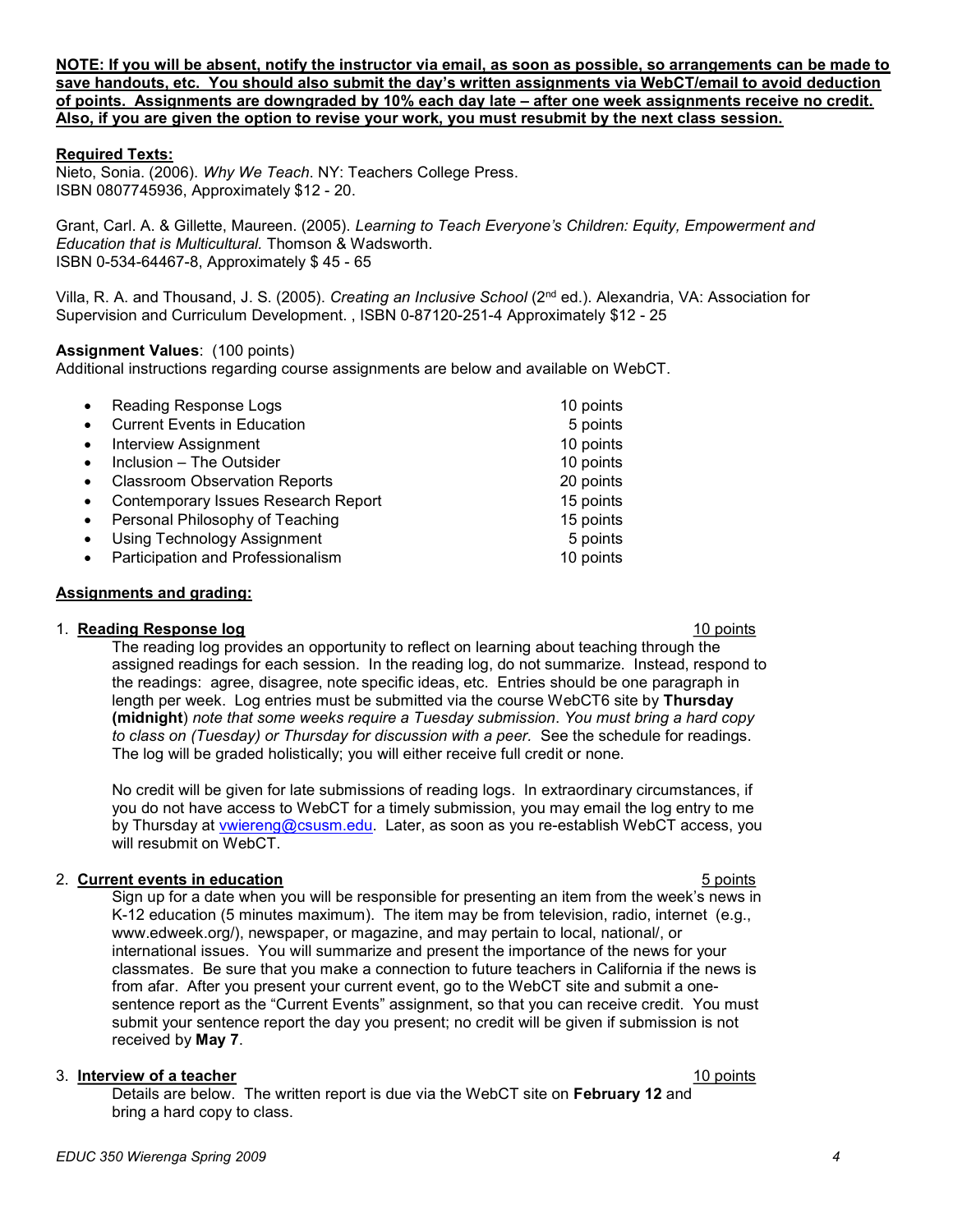### 4. The Outsider (Inclusion assignment) 10 points and the United States of the United States and Theorem and The District of the United States and Theorem and The District of the United States and Theorem and Theorem and Th

Details are below. The written report is due via the WebCT site on March 26.

#### 5. Classroom observation reports 20 points

Using the classroom observation instrument provided online, write up five observations in your field sites. The template is on the WebCT site under Fieldwork Instructions and is also on the College of Education website at the top of the syllabus webpage. You must submit one written observation from each of these four types of school settings: Elementary, Middle, High, and Special Setting; the fifth written observation is from any setting (your choice). Submit these via the WebCT site as instructed on February 26 and April 9. Turn in your Classroom Observation Record (timesheet) and Report Summary (distribution report) in class on April 30. If you do not complete the classroom observations, you will receive a grade of INC for the course.

#### 6. Contemporary issues research 15 points and the search 15 points of the search 15 points of the search 15 points of the search 15 points of the search 15 points of the search 15 points of the search 15 points of the sear

Choose one (1) major contemporary issue in education that interests you and a partner. Research the issue together and prepare an oral report (approximately 15 minutes) to share in class. The presentation should provide a description of the issue, its pros and cons, an analysis of the issue's implications (the "so what"), and a summary or conclusion.

You will present during **course weeks 11 through 15.** When you present your research orally, provide a one-page summary and a reference list of your research (8-12 references in bibliographic form) for your classmates. Each partner must submit the one-page summary to the WebCT site to receive credit for this assignment. The one-page handout is due to WebCT on the day you present with the final due date: May 7.

See WebCt for evaluation forms and rubrics to complete and bring to class.

7. Personal philosophy of schooling, learning, and teaching (TPE 12 Critical Assessment) 15 points Details are below. You must submit the philosophy paper rubric (found on WebCT) with your final paper for a complete score. The FINAL written report is due via the WebCT site on April 30.

#### 8. Using Technology: Selecting a Community, District, and School 5 points 5 points

The activity written assignment must be submitted to WebCt by (Sun.) March 19, midnight. Late papers will not receive credit.

#### 9. **Professional Disposition** 10 points 10 points 10 points 10 points 10 points 10 points 10 points 10 points 10 points 10 points 10 points 10 points 10 points 10 points 10 points 10 points 10 points 10 points 10 points 10

This course is designed for active learning during class sessions. In order for this course to succeed for individuals and the group, students must come to class prepared to discuss assigned readings/topics and to participate in class activities. See details above in "Class Discussions and Participation." To measure professional dispositions fairly, there is an "Exit Slip" for each weeks session, asking you to respond to the week's learning and to grade yourself in professionalism. See and print a Disposition form found on WebCT…you will need one for EACH week (13 total).

 You will submit a closing reflection statement on your professional disposition on WebCT by May 7. The instructor will consider your self-assessment when assigning points for this assignment.

### Disposition includes:

- General classroom attendance, promptness, and participation
- Attention to classroom discussion protocols
- Social and cooperative skills
- Attention to assignments (deadlines, quality, multi-tasking)
- General classroom demeanor
- Flexibility
- Openness to and enthusiasm for learning

### TOTAL POINTS : 100

Grades will be determined by the total number of points earned (100 points possible):

EDUC 350 Wierenga Spring 2009 5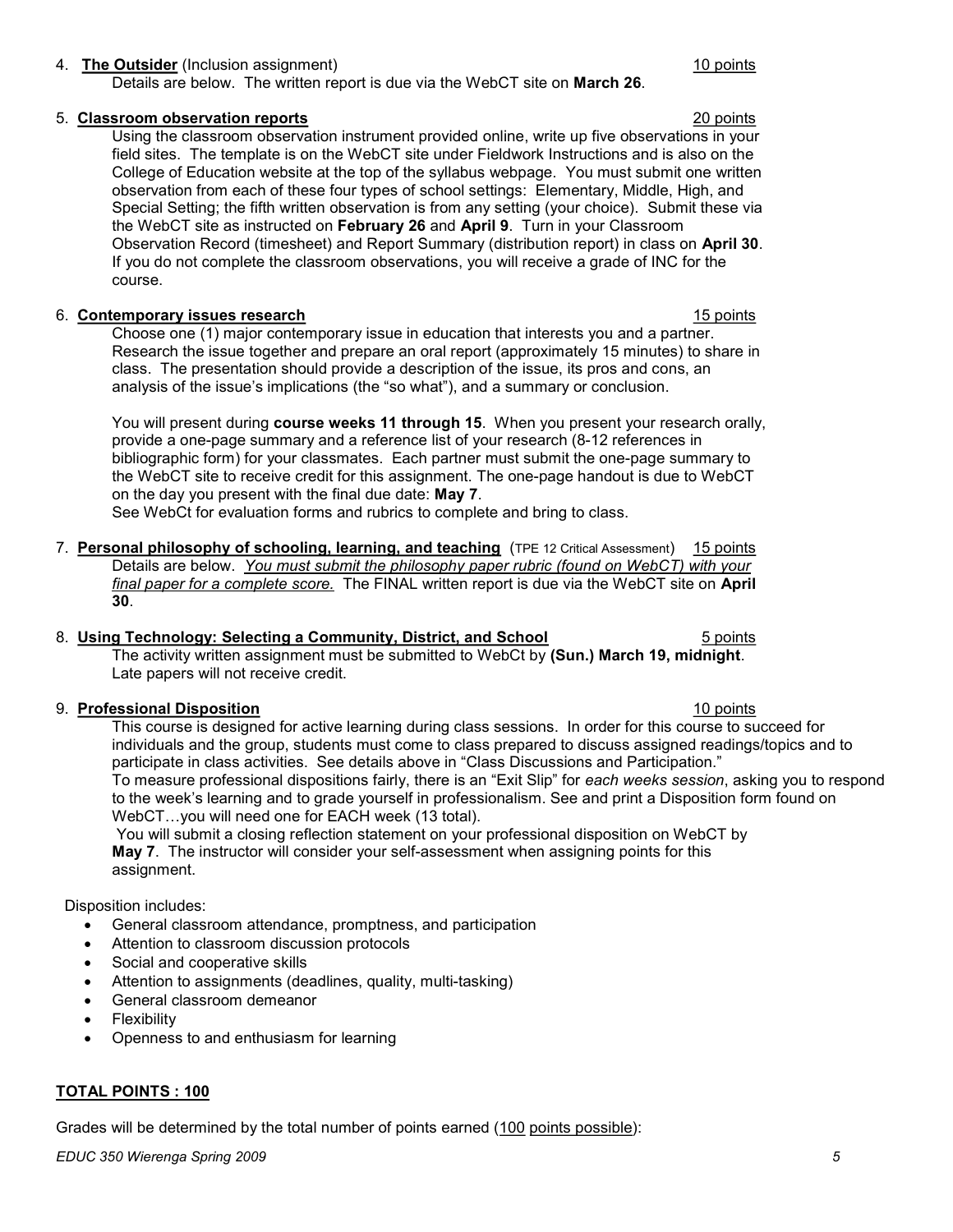| $A = 93-100$ | C+= 77-79     |
|--------------|---------------|
| $A = 90-92$  | $C = 73-76$   |
| $B+ = 87-89$ | $C = 70-72$   |
| B = 83–86    | $D = 60 - 69$ |
| B-= 80-82    | $F = 0.59$    |

### ASSIGNMENT DIRECTIONS

#### Assignment (#3): Interview of a Teacher (10 points) (10 points)

In this assignment, you will interview a teacher and write a 3-4 page (1,500-2,000 word) summary of what you learned from him or her. Your purpose is to render a sketch so that your reader may be able to envision the teacher as a person with a distinct philosophy and experience.

#### Gathering information:

Interview a current or retired teacher who has had at least 3 years of full–time experience in elementary, middle, or secondary school classrooms. Suggested questions are:

- Why did the teacher choose to enter teaching? How attractive was the profession to prospective teachers at that time? What were the other career paths available; were any others seriously considered? Does the teacher have any regrets about becoming a teacher?
- What professional education did the teacher have? How helpful was it in learning to teach? At what point did the teacher feel comfortable as a teacher?
- What were/are the teacher's goals for the education of students? Have these goals changed over the years?
- What career moves (school buildings, grade level, special students, subject matter, etc.) has the teacher made? To what extent were those moves voluntary? For current teachers, are further moves desired? If so, what are they, and why?
- What have been the major joys and frustrations of teaching? What would help increase the joys and minimize the frustrations? On what issues does the teacher feel strongly about making changes in the way that schooling occurs now?
- How did/does the teacher learn about his/her students' lives and needs? How similar are the backgrounds of the teacher and his/her students? What have been the teacher's experiences with "culture shock" in working with students from different backgrounds?
- What are some favorite memories from the teacher's classroom? Does the teacher tend to remember individual students or activities, or are the memories more general?
- What does the teacher think of current "hot issues" in education such as the California High School Exit Exam and the No Child Left Behind Act? How does the teacher take action to address new reforms that impact his/her classroom?
- What is the teacher's metaphor for "teaching" or "teacher"? What are the main features of the teacher's approach toward teaching? What has the teacher learned from being a teacher?

#### Analysis:

After collecting your information, think about what you have learned about this teacher. Focus on a few themes that best characterize what you have heard. Do not try to be all-inclusive. Protect your teacher's confidentiality by using a pseudonym and masking identifying details.

EDUC 350 Wierenga Spring 2009 6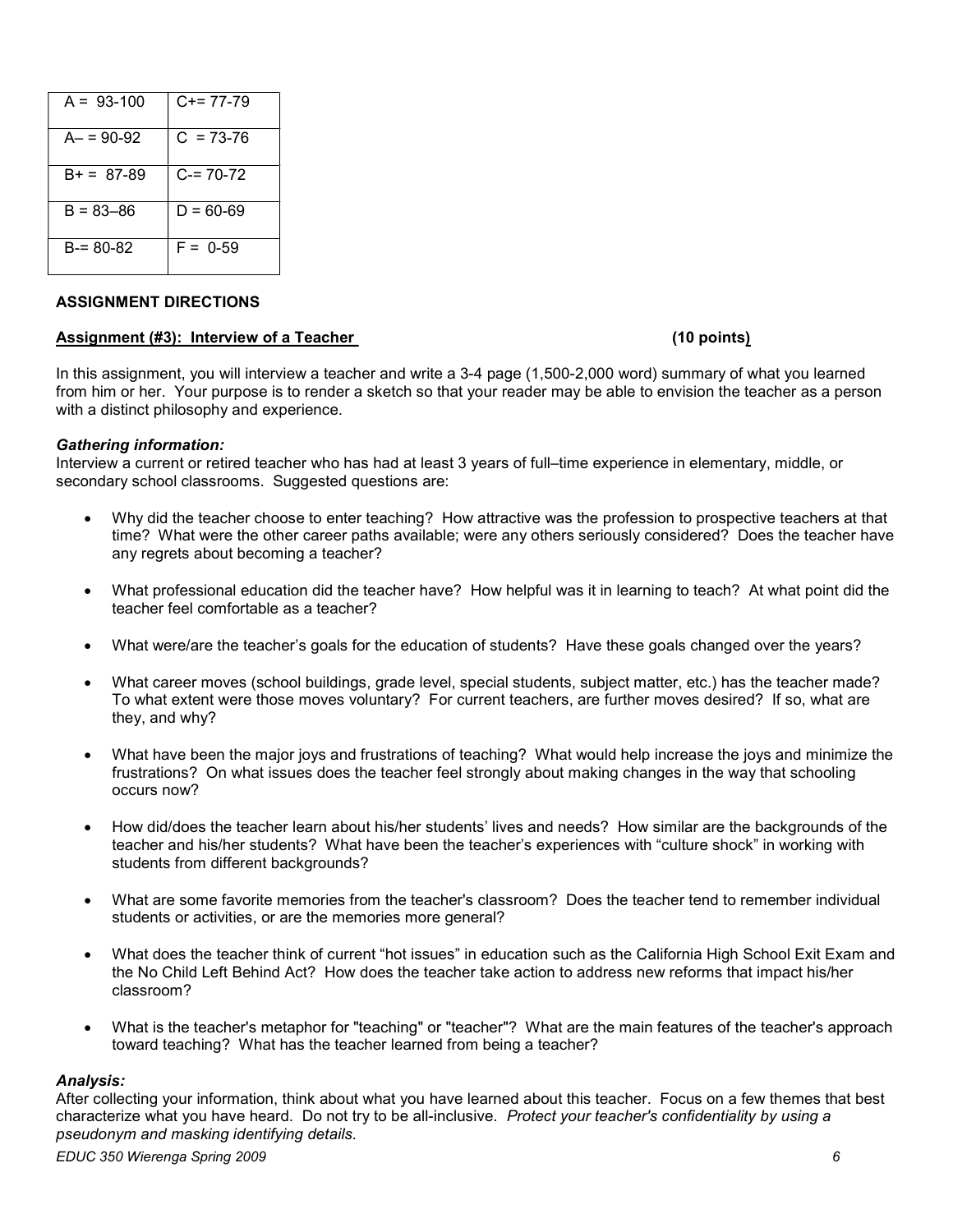In your analysis, incorporate what you have been learning about becoming and being a teacher. How does your teacher fit within the material addressed in your readings and in class? What issues are raised through your interview? What are the implications of your interview as you think about becoming a teacher? Be sure you include at least one reference to the readings/discussions we have in class.

# Interview Checklist:

Exemplary papers are characterized by:

- $\triangleright$  I have included a complete description of the teacher's experiences and views
- $\triangleright$  I have included an explanation of how the teacher interview relates to my thinking about teaching
- $\triangleright$  I have included Integration of coursework (readings + discussions) into the analysis
- I have reviewed my work for correct conventions (grammar, punctuation, syntax and spelling).

# Assignment (#8)—Using Technology (5 points)

You are looking for a teaching position. How do you know in which community to apply? You are to select two (2) communities to research via the Internet. Look for information about possible teaching positions. You may want to choose a community close enough to actually visit and a second one you are not familiar with, but might desire to work there. (Another possibility to researching teaching positions is www.edjoin.org which lists current job openings in school districts across the state of California.)

# What to do:

**STEP 1:** You are looking for a teaching position. Select the two districts you are going to research on line. Respond to the following list of questions as your peruse the website(s) regarding information that might be important to have in order to make an initial judgment about what it might be like to work in this community and school district.

- $\checkmark$  How large is the area the district covers? How many students are enrolled? How many schools and what types? How old is the district?
- $\checkmark$  Is this district a union or unified school district? What is the difference?
- $\checkmark$  Describe the population by looking at statistics: census numbers, housing, parent education levels, median family income, median price of home in the area, etc. You may find more to add!
- $\checkmark$  Student achievement: API or AYP scores; STAR test results
- Programs offered to students, parents and the community
- $\checkmark$  Messages from important people that impressed you (superintendent, school site leaders, PTA, school board members, etc)
- $\checkmark$  Learn more about the community in which the School District is located? Is it in a city or unincorporated area?
- $\checkmark$  Did anything surprise you in looking at the website? Any "issues" addressed on the website? What were they?
- $\checkmark$  Check out the job openings...what did you find? Be specific.
- $\checkmark$  List what other issues/areas you looked at...

**STEP 2:** Be sure to explore your two selected district websites by looking at individual school webpages/links. Which one intrigued you and why? Look for the answers to the questions above as you also look at community websites…what does the community have to offer its residents and students in K-12? Did you find any connections with the community and the school district?

**STEP 3:** You now want to synthesize the information you have retrieved. You are to write a one to two page summary (max), double-spaced about which school district you think you would apply to based on specific information you obtained from your research. Be succinct in your writing. You must include the name of the two school districts you researched and the community they are a part of. Add specific details you obtained from your research and explain what you discovered that helped you in your decision of that particular school district.

STEP 4: Check you writing syntax, spelling and sentence structure. Don't forget to spell check. This is an informal writing assignment, but will show your ability to "link" ideas together and support your decisions based on research you have completed. THEN, submit to WebCT6 (attach your paper in WebCT or copy and paste in assignment box) by Sunday, November 30, noon.

# Checklist for Using Technology

I researched two school districts via the internet and have included their names in my paper.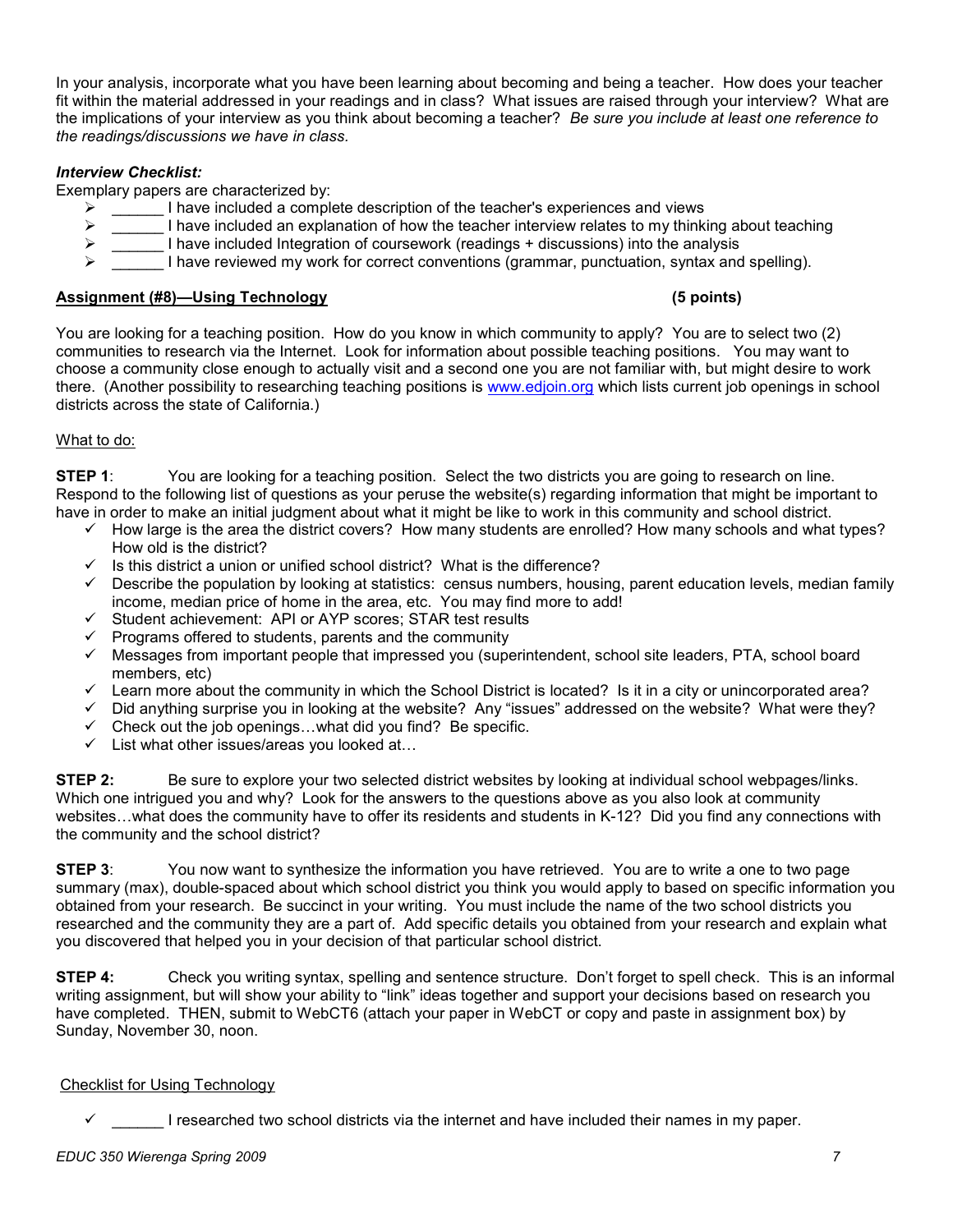- $\checkmark$  \_\_\_\_\_\_ I compared the two school districts in my paper, provided specific reference to the website information.
- $\checkmark$  \_\_\_\_\_\_ I selected a district I would apply to and explained my reasons why.
- $\checkmark$  \_\_\_\_\_\_ I read over the "What to Do" to be sure I followed all directions.
- $\checkmark$  \_\_\_\_\_\_I edited my work and submitted to WebCT before 3/19 midnight.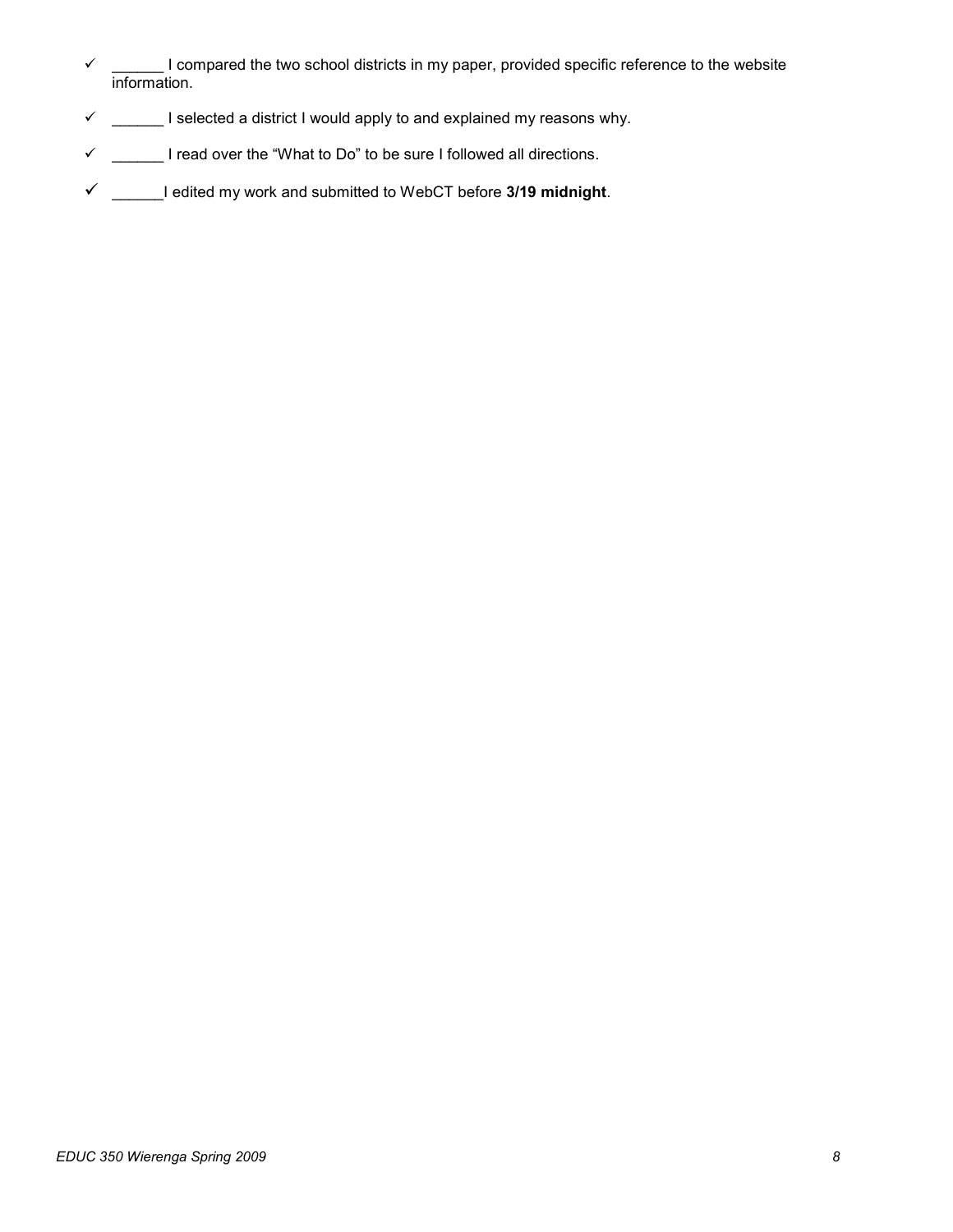### Assignment (#4)—The Outsider (10 points)

Many students with special needs come to view themselves as "outsiders" because they are labeled as different from the typical student. But most of us experienced some sense of being an outsider during our K-12 years. After reading chapters 1-3 in Villa/Thousand's Creating an Inclusive School and at least two of the Voices of Inclusion, write a reflective essay (2 to 3 pages, or 1,000-1,500 words) in which you comment on your own (or a friend's) school experience in which you may have felt like an outsider. Reasons could include differences due to gender, religion, looks, beliefs/interests, family situation, academic ability, etc. Make at least one specific connection to the VT text or Jackie Thousand article (you will use the citation in your writing). Consider the following questions:

- What personal characteristics fostered your (or your friend's) feelings of being an outsider?
- How did you react to and cope with the situation?
- Did you share your experience with any teachers or other school personnel? Did any of them assist you?
- What could school staff, parents or friends have done to help?
- In what ways did this experience change you? Did you "learn" from this experience?
- How might this experience make you a more sensitive and effective teacher?

# THE OUTSIDER Checklist & Criteria for Evaluation:

All questions listed above addressed in your paper in a thoughtful/analytical manner.

The reflective essay is two to three pages (1000-1500 words).

\_\_\_\_\_\_ I have included a specific connection to the Villa/Thousand text or article) and properly used APA format in the citation.

I have reviewed my work for correct conventions (grammar, punctuation, syntax and spelling).

\_\_\_\_\_\_ I have included a resource page.

#### Assignment (#7): Philosophy of Schooling, Learning, and Teaching (15 points)

Write a 4-5 page paper (2,000-2,500 word) that explains your personal philosophy of schooling, learning and teaching. Follow the template below, and self-assess before you turn in the paper. Be careful to correctly cite information (APA format) used as support in your paper. Include a reference page.

# Introduction

.

- Describe the level of schooling and subject field(s) you hope to teach.
- Name your philosophy (or combination of philosophies) as described by Grant & Gillette Ch 8.
- Explain why you are attracted to this philosophical stance. Is it due to your own schooling and/or background, what you've seen in schools since your own school days, the influence of particular persons, texts, other experiences with children/youth, etc.?

# Nature of schooling

- Describe what you believe is the purpose of schooling in a democracy.
- How will you as a teacher help achieve these purposes?
- Give at least one concrete example of how you will interact with your students in light of your beliefs.

# Nature of the learner

- Describe what you believe is the nature of the learner.
- What are your thoughts about the students you will teach? What do they need from a teacher?
- Give at least one concrete example of how you will interact with your students in light of your beliefs.

# Nature of the teaching/learning process

- Describe what you believe is the nature of the teaching/learning process?
- What do you believe counts as knowledge and how should it be presented?
- How will you as a teacher use subject matter and other experiences to guide students toward meaningful learning activities?

EDUC 350 Wierenga Spring 2009 9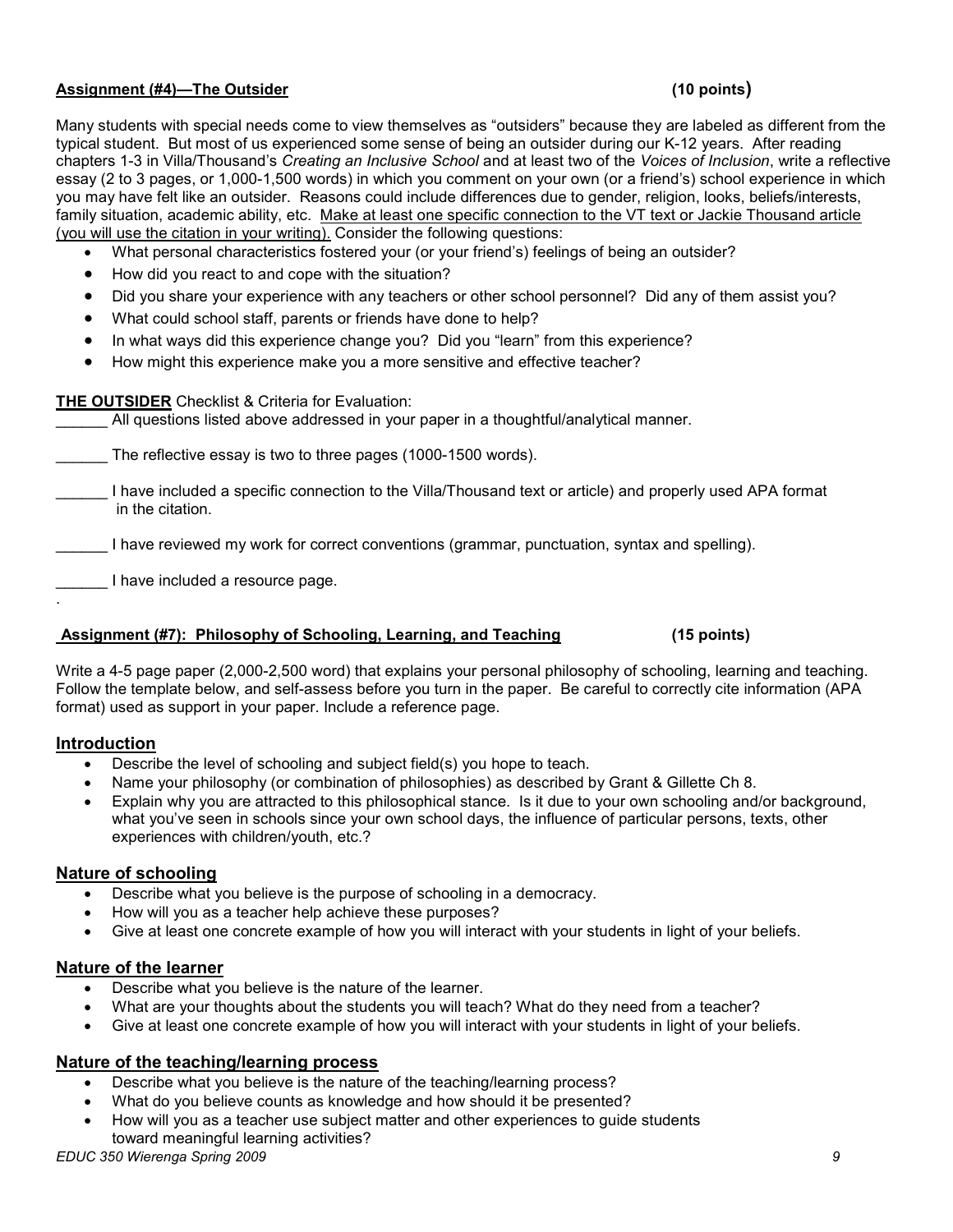Give at least one concrete example of how you will interact with your students in light of your beliefs.

# Teacher dispositions and actions

- Describe what behavior (disposition/attitude & actions) you will exhibit in order to carry out your philosophical position.
- Give at least one concrete example of how you will conduct yourself in light of your beliefs.

# Conclusion

- Recap your philosophy.
- What are your outstanding questions/concerns/thoughts about becoming a teacher?

# Criteria for Self-Assessment of Philosophy Paper

Be sure to **self-assess** using the following criteria. Submit the self-assessment (one page max) with your final draft of your philosophy paper . These are the criteria that will be used to evaluate your philosophy paper.

Exemplary papers have the following characteristics:

- $\triangleright$  Ideas: The paper is clear and focused. It holds the reader's attention. Relevant information and details enrich the central theme. Ideas are supported by research, practical knowledge and experience. Conclusions show insight.
- $\triangleright$  **Organization:** The organizational structure enhances and showcases the central idea or theme of the paper. An inviting introduction draws the reader in; a satisfying conclusion leaves the reader with a sense of closure and resolution. Sequencing is logical and effective. Thoughtful transitions tie parts together. The paper flows so smoothly, the reader hardly thinks about it.
- $\triangleright$  Connections: The paper includes multiple references to EDUC 350 class experiences (specific text selections, class discussions, fieldwork observations, assignments, current events, etc.). All are properly cited in the paper and a reference page is included.
- $\triangleright$  Voice: The writer of this paper speaks directly to the reader in a manner that is individual, compelling, engaging, and has personality.
- $\triangleright$  Sentence Fluency: The writing has an easy flow. Sentences enhance the meaning. Sentences vary in length and structure. The piece has purposeful and varied sentence beginnings.
- ▶ Conventions: The writer demonstrates a good grasp of standard writing conventions. Spelling is generally correct. Punctuation is accurate. Grammar and usage are correct. Paragraphing tends to be sound. The piece needs very little additional editing.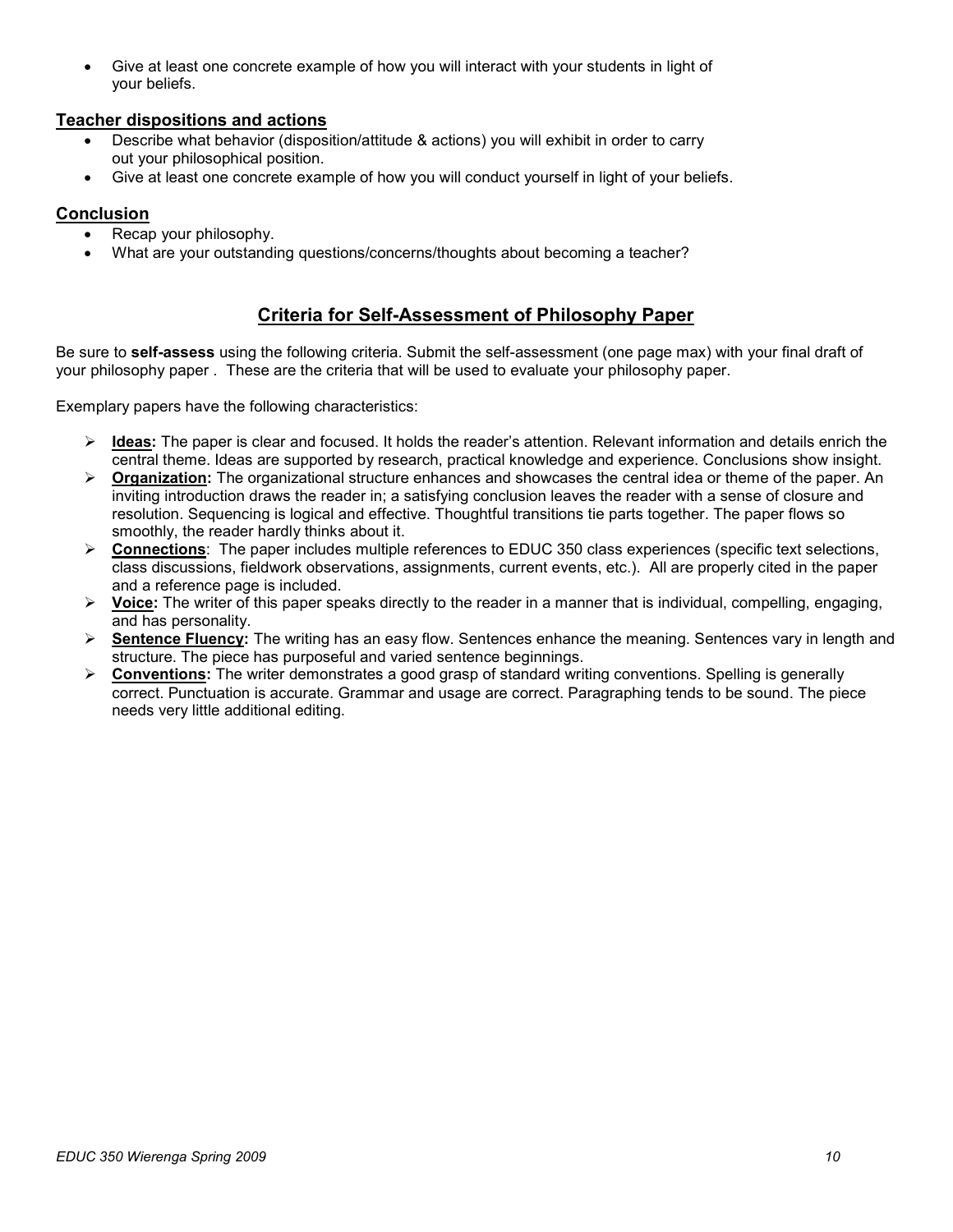# Course Schedule as of 1/20/09 (Schedule is subject to change at the discretion of the instructor) BRING ALL BOOKS TO EACH CLASS MEETING

| <b>Date</b> | <b>Topic</b>            | <b>Readings</b>                                                            | <b>Assignment</b>                                              |
|-------------|-------------------------|----------------------------------------------------------------------------|----------------------------------------------------------------|
| Week 1      | Course intro            | Overview                                                                   |                                                                |
| Jan. 20     | Why teach?              |                                                                            |                                                                |
|             |                         |                                                                            |                                                                |
| Jan. 22     | (The credentialing      | Read the field experience guidelines at                                    | Access the WebCT6 course                                       |
|             | process/advisor         | http://www.csusm.edu/coe/Syllabus/syllabus.html                            | website at                                                     |
|             | presentation)           | You will find this at the top of the Spring 2009                           | http://webct6.csusm.edu/webct/                                 |
|             |                         | syllabi webpage, "EDUC 350 Field Experience"                               | entryPageIns.dowebct                                           |
|             |                         | <b>Bring questions with you January 22</b>                                 |                                                                |
|             |                         | Read the website brochure of your choice at:                               |                                                                |
|             |                         | http://www.csusm.edu/coe/Programs/index.html                               |                                                                |
|             |                         | and the EDUC 350 advising session info at:                                 |                                                                |
|             |                         | http://www.csusm.edu/coe/advising/credentialadvi                           |                                                                |
|             |                         | sing.html                                                                  |                                                                |
| Week 2      | Becoming a              | Grant chapter 6 Teaching: The Profession                                   |                                                                |
| Jan. 27     | teacher                 |                                                                            |                                                                |
|             |                         |                                                                            |                                                                |
|             |                         | Nieto: everyone read preface, intro, chapters                              |                                                                |
|             |                         | 1& 2 for discussion groups                                                 |                                                                |
| Jan. 29     | Guest: Janet            |                                                                            | Log 1: G&G Chap. 6                                             |
|             | McDaniel                |                                                                            | Nieto readings                                                 |
|             |                         |                                                                            |                                                                |
| Week 3      | Schooling in a          | Grant chapter 1 The Changing Face of Teaching and                          | Waiver requests for field                                      |
| Feb. 3      | democracy               | Learning and                                                               | experience hours must be                                       |
|             |                         | "The Goals of Education" article on WebCT site                             | turned in during class today                                   |
|             |                         |                                                                            |                                                                |
|             |                         |                                                                            |                                                                |
|             |                         |                                                                            |                                                                |
| Feb. 5      |                         | Bring Nieto (select chapter)                                               | Log 2: G&G Chap. 1 &                                           |
|             |                         | <b>Interview Writers Workshop</b>                                          | "Goals" article                                                |
|             |                         |                                                                            | <b>Bring hard copy of rough</b><br>draft of interview paper to |
|             |                         |                                                                            | class                                                          |
|             |                         |                                                                            |                                                                |
| Week 4      | Philosophical           | Grant chapter 8 Educational Philosophy                                     | Take "What is Your EP?" survey                                 |
| Feb. 10     | perspectives            |                                                                            | in GG pp. 300-305 and bring                                    |
|             |                         |                                                                            | your results to class                                          |
|             |                         |                                                                            |                                                                |
|             |                         |                                                                            | <b>Bring Nieto Book</b>                                        |
| Feb. 12     |                         |                                                                            | Log 3: G&G Chapter 8                                           |
|             |                         |                                                                            | Teacher Interview due                                          |
|             |                         |                                                                            | (submit on WebCT & bring hard                                  |
|             |                         |                                                                            | copy to class)                                                 |
|             |                         |                                                                            |                                                                |
| Week 5      | School                  | Grant chapter 7 Organizational Structures of Schooling in the<br>$\bullet$ | Share Group Nieto readings                                     |
| Feb. 17     | organization            | US                                                                         |                                                                |
|             |                         | Discussion groups: Nieto<br>٠                                              |                                                                |
| Feb. 19     |                         |                                                                            |                                                                |
|             | <b>Guest Principal?</b> |                                                                            | Log 4: G&G Chap. 7                                             |
|             |                         |                                                                            |                                                                |
|             |                         |                                                                            |                                                                |
| Week 6      | Rights and              | Grant chapter 10 Teachers//Students/ Rights &<br>$\bullet$                 |                                                                |
| Feb. 24     | responsibilities        | Responsibilities                                                           | <b>Bring Nieto</b>                                             |
|             |                         |                                                                            |                                                                |
|             |                         | Discussion groups: Nieto<br>٠                                              |                                                                |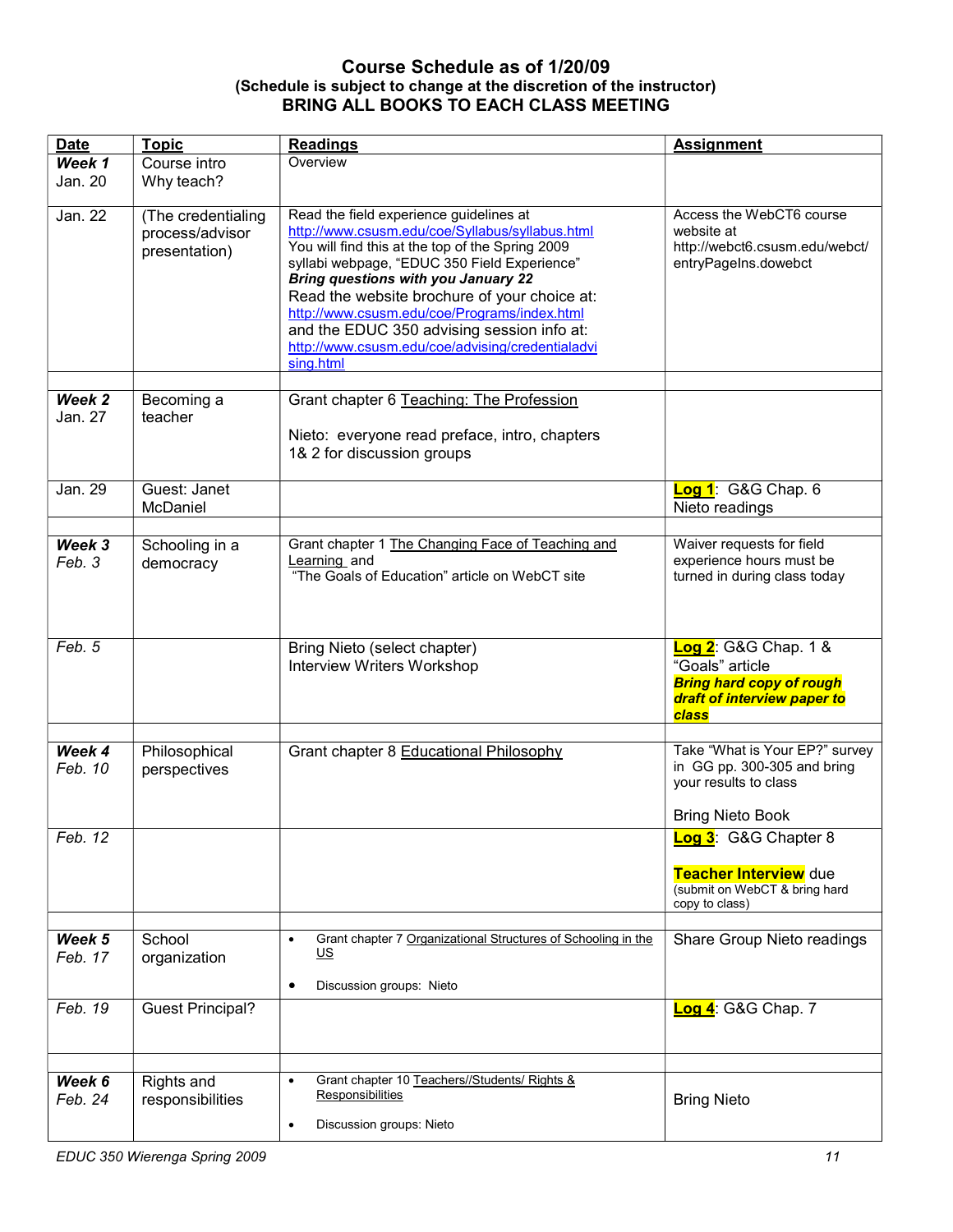| Feb. 26                                     |                                                             |                                                                                                                                                                                                                                                                                                   | <b>Log 5:</b> G&G Chap. 10                                                                                                                           |
|---------------------------------------------|-------------------------------------------------------------|---------------------------------------------------------------------------------------------------------------------------------------------------------------------------------------------------------------------------------------------------------------------------------------------------|------------------------------------------------------------------------------------------------------------------------------------------------------|
|                                             |                                                             |                                                                                                                                                                                                                                                                                                   | Observations 1 & 2 due<br>(hard copy & webct)                                                                                                        |
|                                             |                                                             |                                                                                                                                                                                                                                                                                                   |                                                                                                                                                      |
| Week 7<br>Mar. 3                            | The lives and work<br>of teachers                           | Grant chapter 2 Becoming an Effective Teacher<br>$\bullet$<br>Based on the reading, write 2 questions for the panel instead<br>$\bullet$<br>of a paragraph for the log this week<br>Discussion groups: Nieto<br>$\bullet$                                                                         | <b>Bring Nieto</b><br>Log 6: G&G chap. 2 submit<br>questions by Tuesday                                                                              |
| Mar. 5                                      | (Teacher Panel of<br>experienced teachers)                  |                                                                                                                                                                                                                                                                                                   | Be prepared to ask panel<br>questions                                                                                                                |
|                                             |                                                             |                                                                                                                                                                                                                                                                                                   |                                                                                                                                                      |
| Week 8<br>Mar. 10                           | Inclusion                                                   | VT ch 1, 2, 3 and "Voices" Inclusive Schools; History; Laws<br>$\bullet$<br>Jackie Thousand article: "Laws Related to Special Education<br>$\bullet$<br>that Affect Teachers"<br>"F.A.T. City video"<br>$\bullet$                                                                                 |                                                                                                                                                      |
| Mar. 12                                     |                                                             | "F.A.T. City video"<br>$\bullet$<br>Discussion of Outsider Assignment (read in syllabus and<br>$\bullet$<br>WebCt)                                                                                                                                                                                | Log 7: Select to write on Villa<br>Thousand chap. 1,2,3 and<br>"Voices" along with<br>Jackie Thousand article "Laws<br>Related to Special Education" |
| Week 9<br>Mar. 17*<br>(No class<br>meeting) | Why We Teach<br><b>Online Component</b><br>Using Technology | See WebCt and syllabus for Technology assignment<br>$\bullet$<br>Technology and School Districts Alternate Technology assignment<br>on WebCT6 due by noon Nov 30 (Sunday)<br>Work on Draft of Philosophy paper (Intro &<br>Philosophy)<br>Work on The Outsider Assignment (due 3/26)<br>$\bullet$ | <b>Technology Assignment due by</b><br>midnight Sunday, March 22                                                                                     |
| Mar. 19*<br>(No class<br>meeting)           |                                                             | On-line class discussion (WebCt)<br>$\bullet$                                                                                                                                                                                                                                                     | Log 8: Reaction to Nieto<br>Discussion Board due by<br>midnight                                                                                      |
|                                             |                                                             |                                                                                                                                                                                                                                                                                                   |                                                                                                                                                      |
| Week 10<br>Mar. 24                          | School<br>governance                                        | Grant chapter 9 Governance of Education: Who<br><b>Controls Education?</b>                                                                                                                                                                                                                        |                                                                                                                                                      |
|                                             |                                                             | Based on the readings, write 2 questions for the principal<br>instead of a paragraph for your log                                                                                                                                                                                                 |                                                                                                                                                      |
| Mar. 26                                     |                                                             | Personal Philosophy workshop                                                                                                                                                                                                                                                                      | Log 9: G&G Chap. 9<br><b>The Outsider due</b>                                                                                                        |
|                                             |                                                             |                                                                                                                                                                                                                                                                                                   | Personal philosophy draft 2 due<br>Nov 5 (bring hard copy to class)                                                                                  |
|                                             |                                                             | <b>Spring Break March 30 - April 3</b>                                                                                                                                                                                                                                                            |                                                                                                                                                      |
| Week 11<br>Apr. 7<br>On-line<br>assignment  | School finance                                              | Grant chapter 11 Educational Finance: Who Pays?<br>Based on the readings, write 2 questions for the district<br>administrator instead of a paragraph for your log, submit to<br>webct                                                                                                             | Log 10: G&G Chap. 11                                                                                                                                 |
| Apr 9                                       | Guest<br>Superintendent?                                    | Bring hard copy of 2 finance questions to class                                                                                                                                                                                                                                                   | <b>CI Presentation Group</b>                                                                                                                         |
|                                             |                                                             |                                                                                                                                                                                                                                                                                                   | Observations 3, 4, and 5                                                                                                                             |
| Week 12<br>Apr. 14<br>On-line<br>assignment |                                                             | Work on Philosophy Paper (no class meeting)                                                                                                                                                                                                                                                       |                                                                                                                                                      |
| Apr. 16                                     | Guest:<br>Superintendent?                                   |                                                                                                                                                                                                                                                                                                   | <b>CI Presentation Group</b>                                                                                                                         |
|                                             |                                                             |                                                                                                                                                                                                                                                                                                   |                                                                                                                                                      |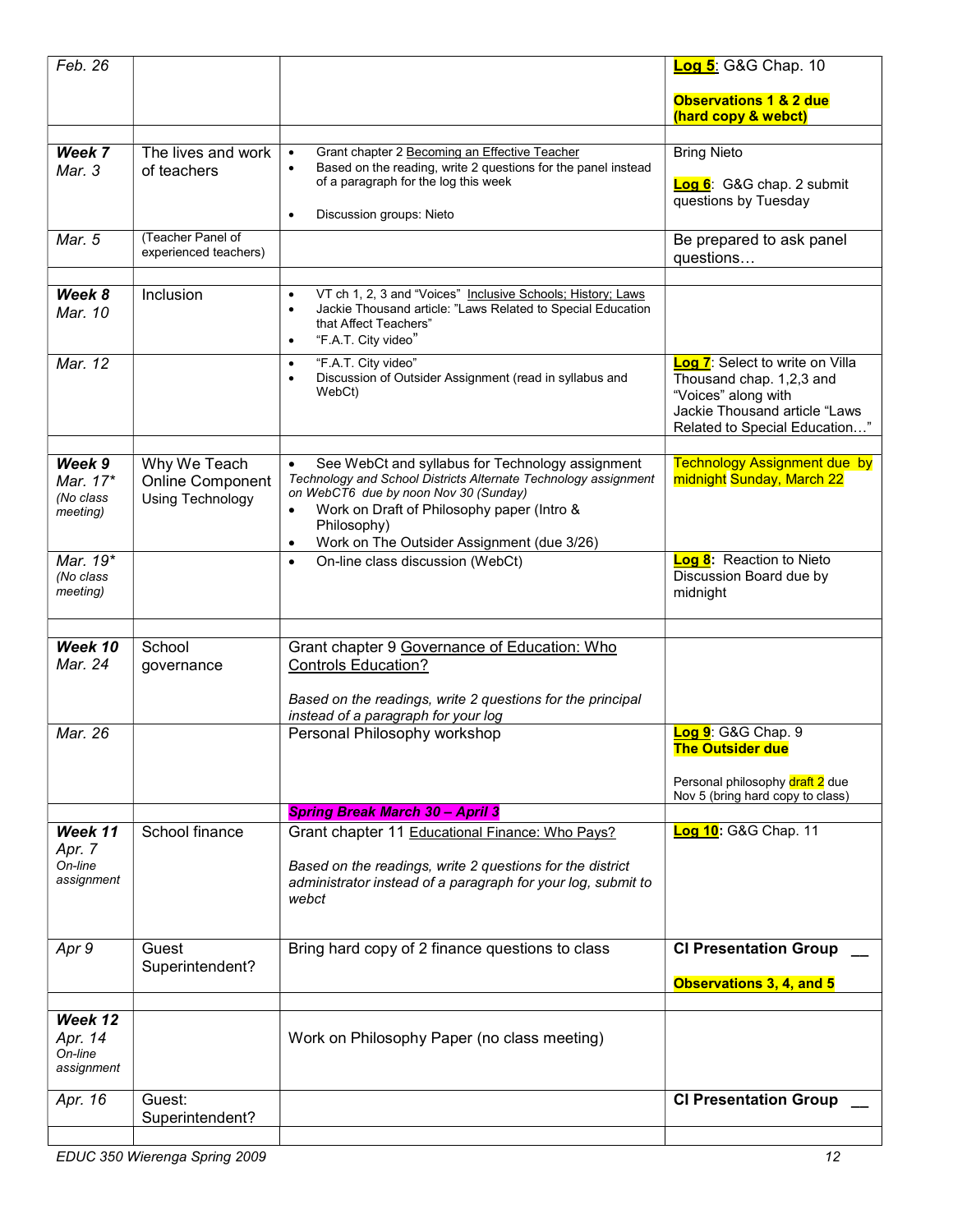| Week 13<br>Apr. 21   | Presentations | No Readings           | <b>CI Presentation Group</b>                                                                                                                                                   |
|----------------------|---------------|-----------------------|--------------------------------------------------------------------------------------------------------------------------------------------------------------------------------|
| Apr. 23              | Presentations | No Readings           | <b>CI Presentation Group</b>                                                                                                                                                   |
| Week 14<br>Apr. 28   | Presentations | No Readings           | <b>CI Presentation Group</b>                                                                                                                                                   |
| Apr. $3\overline{0}$ | Presentations | No Readings           | <b>CI Presentation Group</b><br><b>Personal philosophy due</b><br><b>Classroom Observation</b><br>Record (timesheet) and<br><b>Report Summary</b><br>(distribution report) DUE |
| Week 15<br>May 5     | Presentations | No Readings           | <b>CI Presentation Group</b>                                                                                                                                                   |
| May 7                | Presentations | © Final Discussions © | <b>CI Presentation Group</b><br><b>Participation self-</b><br>$\bullet$<br>evaluation due May 7<br><b>Issues presentation</b><br>$\bullet$<br><b>handout due May 7</b>         |

\*March 17 & 19 (technology research alternate assignment)—no class meeting; April 7 & 14 no class meeting